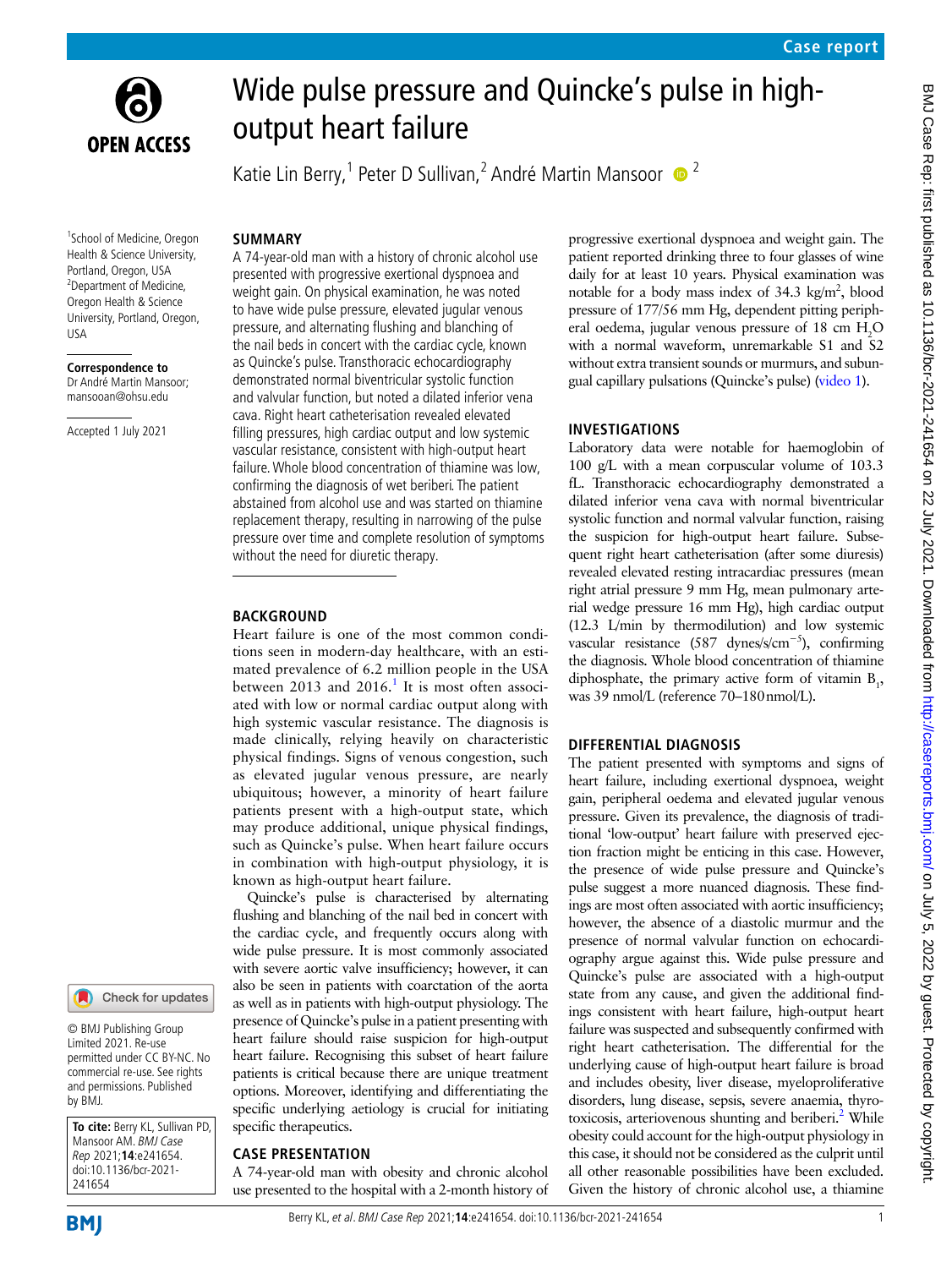

**Video 1** Quincke's pulse.

<span id="page-1-0"></span>level was checked and found to be low, confirming the diagnosis of wet beriberi.

## **TREATMENT**

The patient was initially treated with diuretics to achieve euvolaemia as well as intravenous thiamine, receiving a total of 500 mg over the course of 5days. He abstained from alcohol use and was started on oral thiamine replacement therapy (100 mg three times a day). Ongoing diuretic therapy was not required.

## **OUTCOME AND FOLLOW-UP**

Alcohol abstinence and thiamine replacement therapy resulted in narrowing of the pulse pressure by nearly 40 mm Hg over 28 weeks ([figure](#page-1-1) 1) and complete resolution of symptoms without the need for diuretic therapy.

## **DISCUSSION**

Wide pulse pressure and Quincke's pulse are most often associated with aortic valve insufficiency; however, these physical findings are indicative of hyperdynamic circulation from any cause: in this case,



<span id="page-1-1"></span>**Figure 1** Blood pressure and pulse pressure trends over time with alcohol abstinence and thiamine repletion in a patient with wet beriberi.

high-output heart failure from thiamine deficiency. The association between hyperdynamic circulation and thiamine deficiency has been recognised for over a century, with descriptions of wide pulse pressure and Quincke's pulse in patients with wet beriberi first appearing in Western journals in the  $1920s<sup>34</sup>$  Since then, these findings have been associated with other causes of high-output heart failure, including thyrotoxicosis and arteriovenous fistula.<sup>5</sup>

Making the distinction between traditional heart failure and high-output heart failure is important. Most patients with heart failure have low or normal cardiac output with high systemic vascular resistance, while a minority present with high cardiac output and low systemic vascular resistance. There are many overlapping symptoms and signs between these conditions (eg, dyspnoea, peripheral oedema), however 'low-output' heart failure is significantly more common. Therefore, when patients present with the clinical syndrome of heart failure, clinicians are at risk of premature closure and settling on a diagnosis of lowoutput heart failure before recognising the pivotal and unique signs of high-output heart failure. This is particularly true when

## **Patient's perspective**

This was my first encounter with Oregon Health & Science University. I was quickly diagnosed with congestive heart failure. During the first 3 hours, I met more doctors than I had met in my entire life. I was introduced to a great team of specialists who worked together to ensure that solving my main problem didn't cause other problems. But had it not been for one of the doctors (Dr André Mansoor), the root cause of my problem might never have been found. After multiple physical examinations, Dr Mansoor asked me if I noticed that my fingernails were blinking. Thinking that he was joking, I responded 'well of course they are, it is a sign that my batteries are low and need charging'. Seeing that he was serious, I looked but couldn't really see anything. He then took out his phone and took a video and showed me and I couldn't believe what I was seeing. This information was key for him to get permission for other tests that discovered that I had a rare issue with thiamine deficiency, which of course I had never heard of. Getting me onto B1 brought my thiamine level back to normal and I have been fine ever since. Today, I think back on how discovering this problem would have been impossible had it not been for Dr Mansoor's physical examination and I am grateful for his persistence.